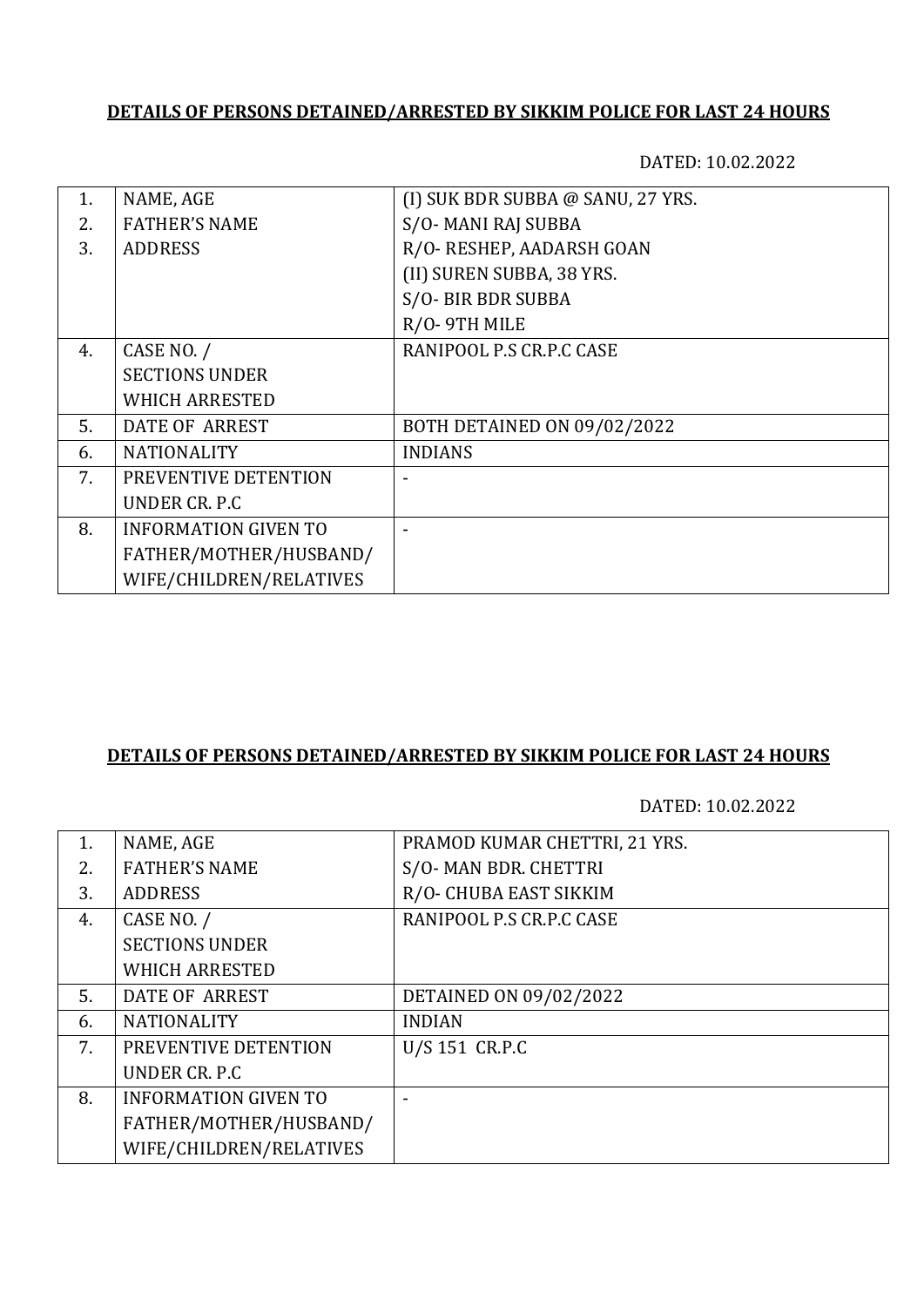# **DETAILS OF PERSONS DETAINED/ARRESTED BY SIKKIM POLICE FOR LAST 24 HOURS**

DATED: 10.02.2022

| 1.             | NAME, AGE                   | (I) BINOD CHETTRI, 31 YRS.               |
|----------------|-----------------------------|------------------------------------------|
| 2 <sub>1</sub> | <b>FATHER'S NAME</b>        | S/O- KAILASH CHETTRI                     |
| 3.             | <b>ADDRESS</b>              | R/O- SICHEY, NEAR TAMANG GUMPA, E/SIKKIM |
|                |                             | (II) NORBU TAMANG, 33 YRS.               |
|                |                             | S/O-BINOD TAMANG                         |
|                |                             | R/O- DEVELOPMENT AREA, NEAR TNSS SCHOOL, |
|                |                             | GANGTOK, E/SIKKIM                        |
| 4.             | CASE NO. /                  | SADAR P.S CR.P.C CASE                    |
|                | <b>SECTIONS UNDER</b>       |                                          |
|                | <b>WHICH ARRESTED</b>       |                                          |
| 5.             | <b>DATE OF ARREST</b>       | BOTH DETAINED ON 09/02/2022              |
| 6.             | <b>NATIONALITY</b>          | <b>INDIANS</b>                           |
| 7.             | PREVENTIVE DETENTION        | U/S 151 CR.P.C                           |
|                | UNDER CR. P.C.              |                                          |
| 8.             | <b>INFORMATION GIVEN TO</b> |                                          |
|                | FATHER/MOTHER/HUSBAND/      |                                          |
|                | WIFE/CHILDREN/RELATIVES     |                                          |
|                |                             |                                          |

#### **DETAILS OF PERSONS DETAINED/ARRESTED BY SIKKIM POLICE FOR LAST 24 HOURS**

DATED: 10.02.2022

| 1. | NAME, AGE                   | MINGMA LEPCHA, 27 YRS.          |
|----|-----------------------------|---------------------------------|
| 2. | <b>FATHER'S NAME</b>        | S/O-SONAM LEPCHA                |
| 3. | <b>ADDRESS</b>              | R/O- SAWNEY, W/PENDAM, E/SIKKIM |
| 4. | CASE NO. /                  | SINGTAM P.S CR.P.C CASE         |
|    | <b>SECTIONS UNDER</b>       |                                 |
|    | <b>WHICH ARRESTED</b>       |                                 |
| 5. | DATE OF ARREST              | DETAINED ON 09/02/2022          |
| 6. | <b>NATIONALITY</b>          | <b>INDIAN</b>                   |
| 7. | PREVENTIVE DETENTION        | U/S 151 CR.P.C                  |
|    | UNDER CR. P.C.              |                                 |
| 8. | <b>INFORMATION GIVEN TO</b> |                                 |
|    | FATHER/MOTHER/HUSBAND/      |                                 |
|    | WIFE/CHILDREN/RELATIVES     |                                 |